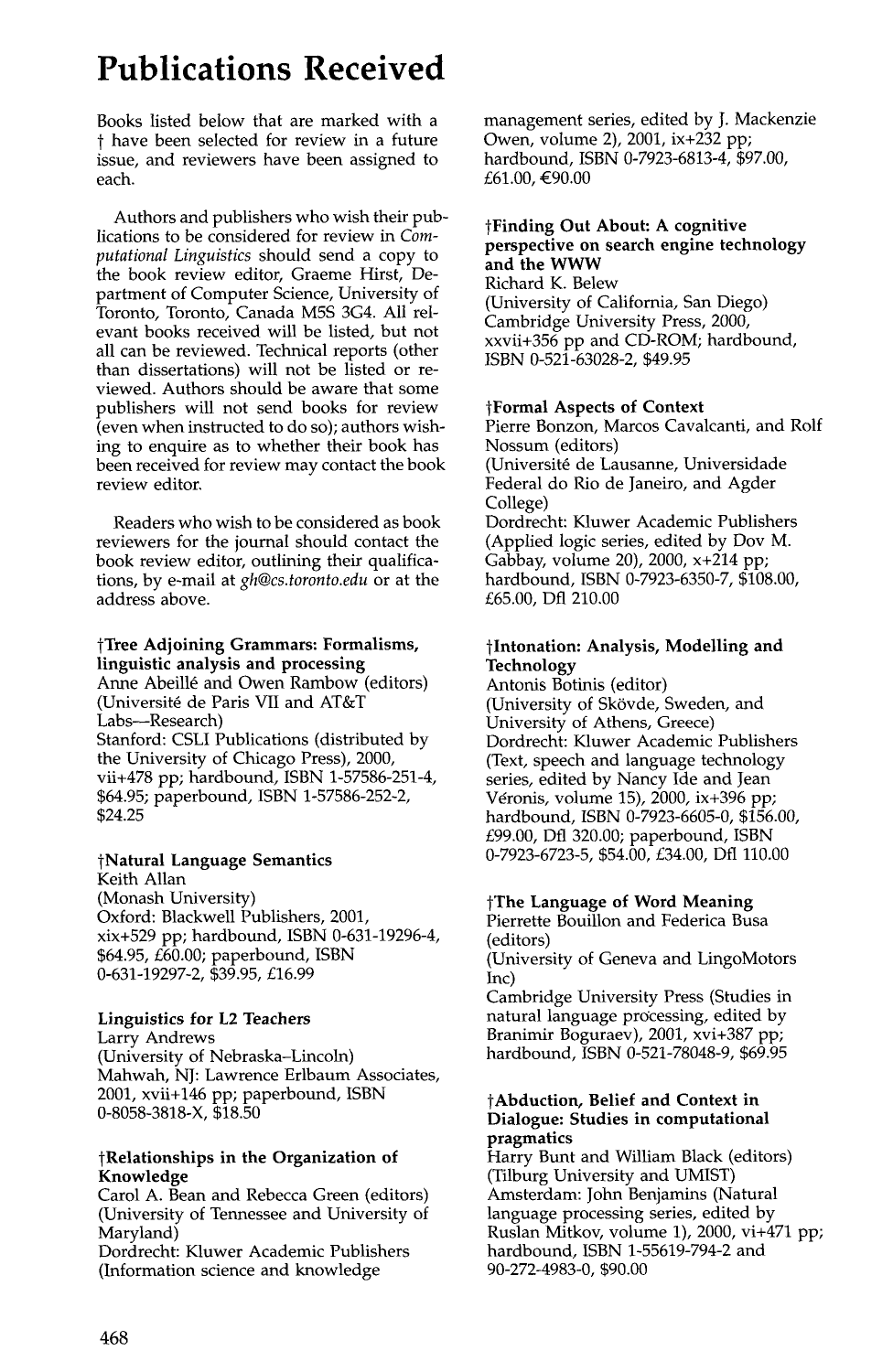# **Phrase Structure: From GB to Minimalism**

Robert A. Chametzky (Cornell University) Oxford: Blackwell Publishers (Generative syntax series, edited by David Lightfoot, volume 4), 2000, xi+171 pp; hardbound, ISBN 0-631-20158-0, \$68.95, £50.00; softbound, ISBN 0-631-20159-9, \$32.95, £19.99

## **Handbook of Natural Language Processing**

Robert Dale, Hermann Moisl, and Harold Somers (editors) (Macquarie University, University of Newcastle, and UMIST) New York: Marcel Dekker, Inc., 2000, xviii+943 pp; hardbound, ISBN 0-8247-9000-6, \$195.00

## **tMathematical Foundations of Information Retrieval**

Sándor Dominich (University of Veszprém) Dordrecht: Kluwer Academic Publishers (Mathematical modelling: Theory and applications, edited by R. Lowen, volume 12), 2001, xxi+284 pp; hardbound, ISBN 0-7923-6861-4, \$107.00, £67.00, €99.00

#### **Empty names, fiction and the puzzles of non-existence**

Anthony Everett and Thomas Hofweber (editors)

(Stanford University and University of Michigan)

Stanford: CSLI Publications (CSLI lecture notes, number 108) (distributed by the University of Chicago Press), 2000, xxi+325 pp; hardbound, ISBN *1-57586-253-0,*  \$64.95; paperbound, ISBN 1-57586-254-9, \$24.25

# **The Ontology of Language: Properties, individuals, and discourse**

Chris Fox (King's College London) Stanford: CSLI Publications (CSLI lecture notes, number 105) (distributed by the University of Chicago Press), 2000, x+213 pp; hardbound, ISBN 1-57586-233-6, \$59.95; paperbound, ISBN 1-57586-234-4, \$23.25

## **Computational Linguistics and Intelligent Text Processing**

[Proceedings of the 2nd International Conference, Mexico City, February 2001] Alexander Gelbukh (editor) Berlin: Springer (Lecture notes in artificial intelligence, volume 2004), 2001, xii+528 pp; paperbound, ISBN 3-540-41687-0

#### **tEarly Years in Machine Translation: Memoirs and biographies of pioneers**  W. John Hutchins (editor)

Amsterdam: John Benjamins (Studies in the history of the language sciences, edited by E.EK. Koerner, volume 97), 2000, xii+400 pp; hardbound, ISBN 1-58811-013-3, \$95.00

### **tRobustness in Language and Speech Technology**

Jean-Claude Junqua and Gertjan van Noord (editors) (Panasonic Speech Technology Laboratory and University of Groningen) Dordrecht: Kluwer Academic Publishers (Text, speech and language technology series, edited by Nancy Ide and Jean Véronis, volume 17), 2001, x+269 pp; hardbound, ISBN 0-7923-6790-1, \$100.00, £57.00, €100.00

## **Events and Plurality: The Jerusalem lectures**

Fred Landman (Tel Aviv University) Dordrecht: Kluwer Academic Publishers (Studies in linguistics and philosophy, edited by Gennaro Chierchia, Pauline Jacobson, and Francis J. Pelletier, volume 76), 2000, xvii+381 pp; hardbound, ISBN 0-7923-6568-2, \$165.00, £102.00, €140.50

## **Corpus Linguistics and Linguistic Theory**

[Papers from the 20th International Conference on English Language Research on Computerized Corpora, Freiburg in Breisgau, 1999] Christian Mair and Marianne Hundt (editors) (University of Freiburg) Amsterdam: Editions Rodopi (Language and computers: Studies in practical linguistics, edited by Jan Aarts and Willem Meis, volume 33), 2000, v+395 pp; hardbound, ISBN 90-420-1493-8, \$85.00, Dfl 200.00

## **tThe Theory and Practice of Discourse Parsing and Summarization**

Daniel Marcu (Information Sciences Institute, University of Southern California) Cambridge, MA: The MIT Press, 2000, xix+248 pp; hardbound, 1SBN 0-262-13372-5, \$39.95

**Les verbes de sentiment: De l'analyse linguistique au traitement automatique**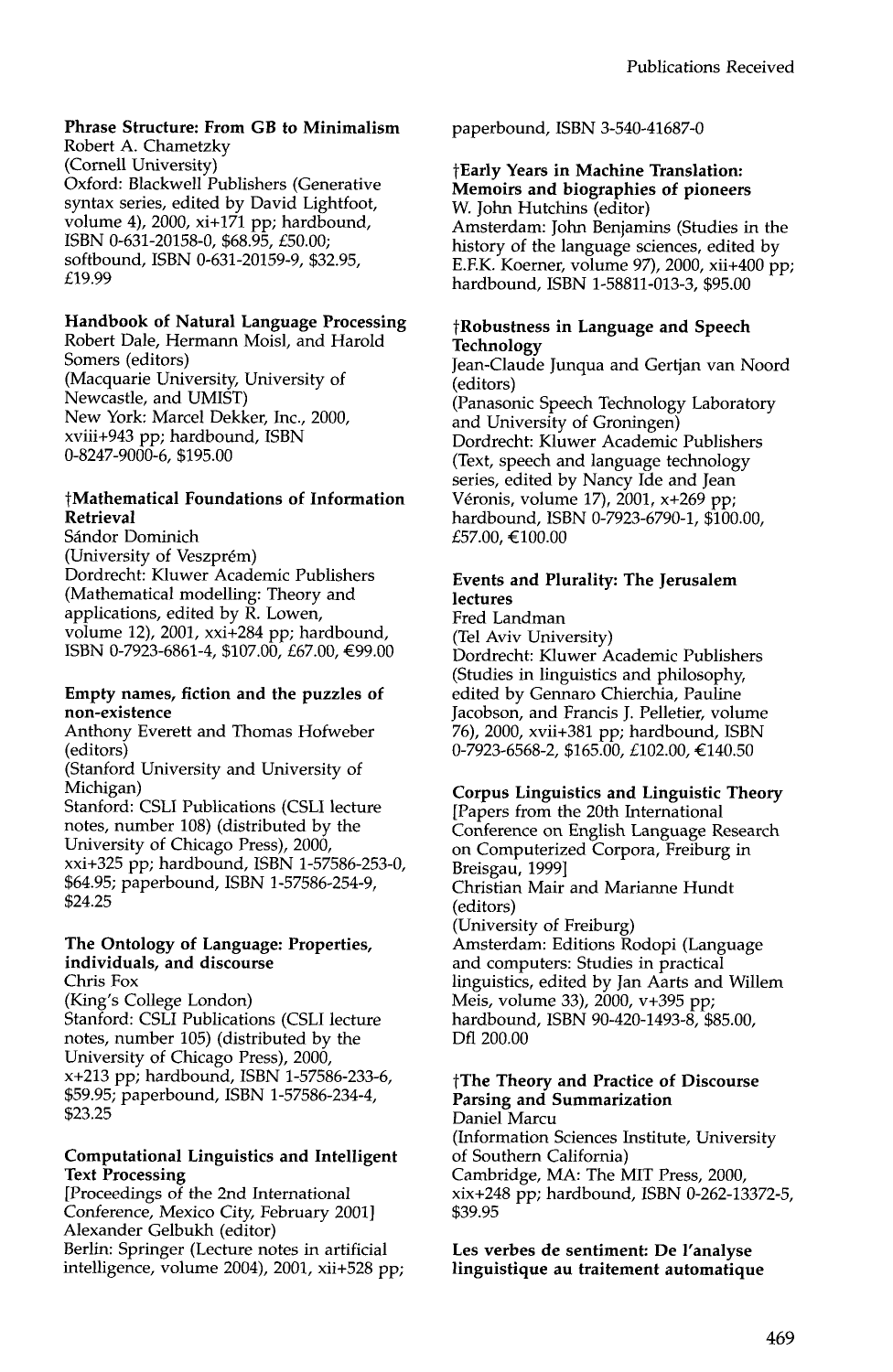Yvette Yannick Mathieu (CNRS)

Paris: CNRS Editions (Sciences du langage, edited by Christian Hudelot), 2000, 194 pp; paperbound, ISBN 2-271-05757-4, no price listed

### **Lingvisti~eskij avtomat (v issledovanii** i nepreryvnom obučenii)

[Linguistic automaton (in research and continuing education)] Rajmund G. Piotrowski St. Petersburg, Russia: A.I. Gertzen Russian State Pedagogical University, 1999, 253 pp; paperbound, ISBN 5-8064-0174-X.

#### **Lingvisti~eskij avtomat i evo**   $rečemyslitel'noe obosnovanie$

[Linguistic automaton and its verbal-mental explanation] Rajmund G. Piotrowski Minsk, Belarus: Minsk State Linguistic University, 1999, 195 pp; paperbound, no ISBN.

## **~Polysemy: Theoretical and Computational Approaches**

Yael Ravin and Claudia Leacock (editors) (IBM T.J. Watson Research Center and Educational Testing Services) New York: Oxford University Press, 2000, xi+227 pp; hardbound, ISBN 0-19-823842-8, \$74.00, £45.00

## **Natural Language Processing in Medicine: Design, implementation, and evaluation of an analyser for Dutch**

Peter Spyns (Katholieke Universiteit Leuven) Leuven: Leuven University Press (Symbolae: Facultatis Litterarum Lovaniensis, series C, volume 8), 2000, xxi+334 pp; paperbound, ISBN 90-5867-069-4, BEF 995, €24.66

### **~The Structure of Multimodal Dialogue II**

M. Martin Taylor, Françoise Néel, and D. G. Bouwhuis (Defence and Civil Institute of

Environmental Medicine, Toronto, LIMSI-CNRS, Orsay, and IPO, Eindhoven) Amsterdam: John Benjamins Publishing Company, 2000, xviii+522 pp; hardbound, ISBN 90-272-2190-1 and 1-55619-762-4, Dfl 250.00, \$125.00

#### **Events as Grammatical Objects: The converging perspectives of lexical semantics and syntax**

Carol Tenny and James Pustejovsky (editors) (University of Massachusetts, Amherst and Brandeis University)

Stanford: CSLI Publications (distributed by the University of Chicago Press), 2000, x+510 pp; hardbound, ISBN 1-57586-205-0, \$64.95, £41.00; paperbound, ISBN 1-57586-206-9, \$24.25, £16.00

### **Envisioning Machine Translation in the Information Future**

[Proceedings of the Fourth Conference of the Association for Machine Translation in the Americas, Cuernavaca, Mexico, October 2000]

John S. White (editor) Berlin: Springer (Lecture notes in artificial intelligence, volume 1934), 2000, xv+251 pp; paperbound, ISBN 3-540-41117-8, \$52.00

#### **Perspectives on Content-based Multimedia Systems**

Jian Kang Wu, Mohan S. Kankanhalli, Joo-Hwee Lim, and Dezhong Hong (Kent Ridge Digital Labs, Singapore and National University of Singapore) Dordrecht: Kluwer Academic Publishers (The Kluwer international series on information retrieval, edited by W. Bruce Croft), 2000, xiv+391 pp; hardbound, ISBN 0-7923-7944-6, \$115.00, £81.00, Dfl 290.00

#### **Discourse and the Continuity of Reference: Representing mental categorization**

Cornelia Zelinsky-Wibbelt (Hanover University) Berlin: Mouton de Gruyter, 2000, xi+354 pp; hardbound, ISBN 3-11-016765-4, DM 168.00

# **Content-based Audio Classification and Retrieval for Audiovisual Data Parsing**  Tong Zhang and C.-C. Jay Kuo

(University of Southern California) Dordrecht: Kluwer Academic Publishers (The Kluwer international series in engineering and computer science), 2001, xix+136 pp; hardbound, ISBN 0-7923-7287-5, \$99.50, £70.00, €113.50

# **Dissertations Received**

#### **The Parsing System "Palavras': Automatic grammatical analysis of Portuguese in** a **constraint grammar framework**  Eckhard Bick University of Aarhus, 1999

*Published:* Aarhus University Press, 2000, x+411 pp; paperbound, ISBN 87-7288-9100-1, \$52.95, £25.95, €45.00, DKK 318. Distributed in North America by The David Brown Book Company, Oakville, CT; distributed in the U.K. and Ireland by Lavis Marketing, Oxford.]